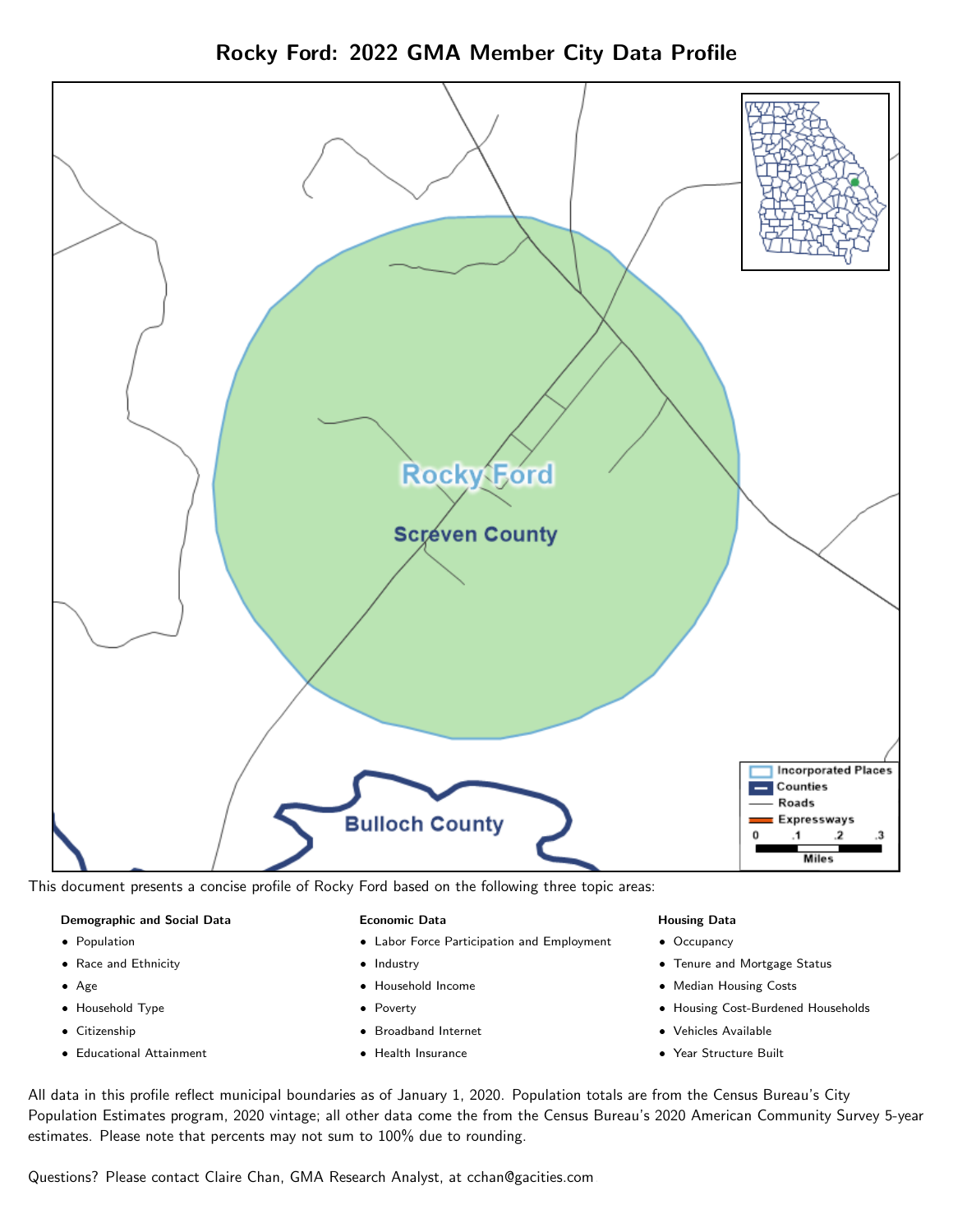# Rocky Ford: Demographic and Social



Age

**Citizenship** 



0% 2% 4% 6% 8% 10% 12% 14% 14% 12% 10% 8% 6% 4% 2%

# Native Born 100%

#### Source: American Community Survey, 2020 5-year estimates, table B05002 Source: American Community Survey, 2020 5-year estimates, table B15002

Race and Ethnicity



Source: U.S. Census Bureau, City Population Estimates, 2020 vintage Source: American Community Survey, 2020 5-year estimates, table B03002

#### Household Type



Source: American Community Survey, 2020 5-year estimates, table B01001 Source: American Community Survey, 2020 5-year estimates, table B11001

#### Educational Attainment



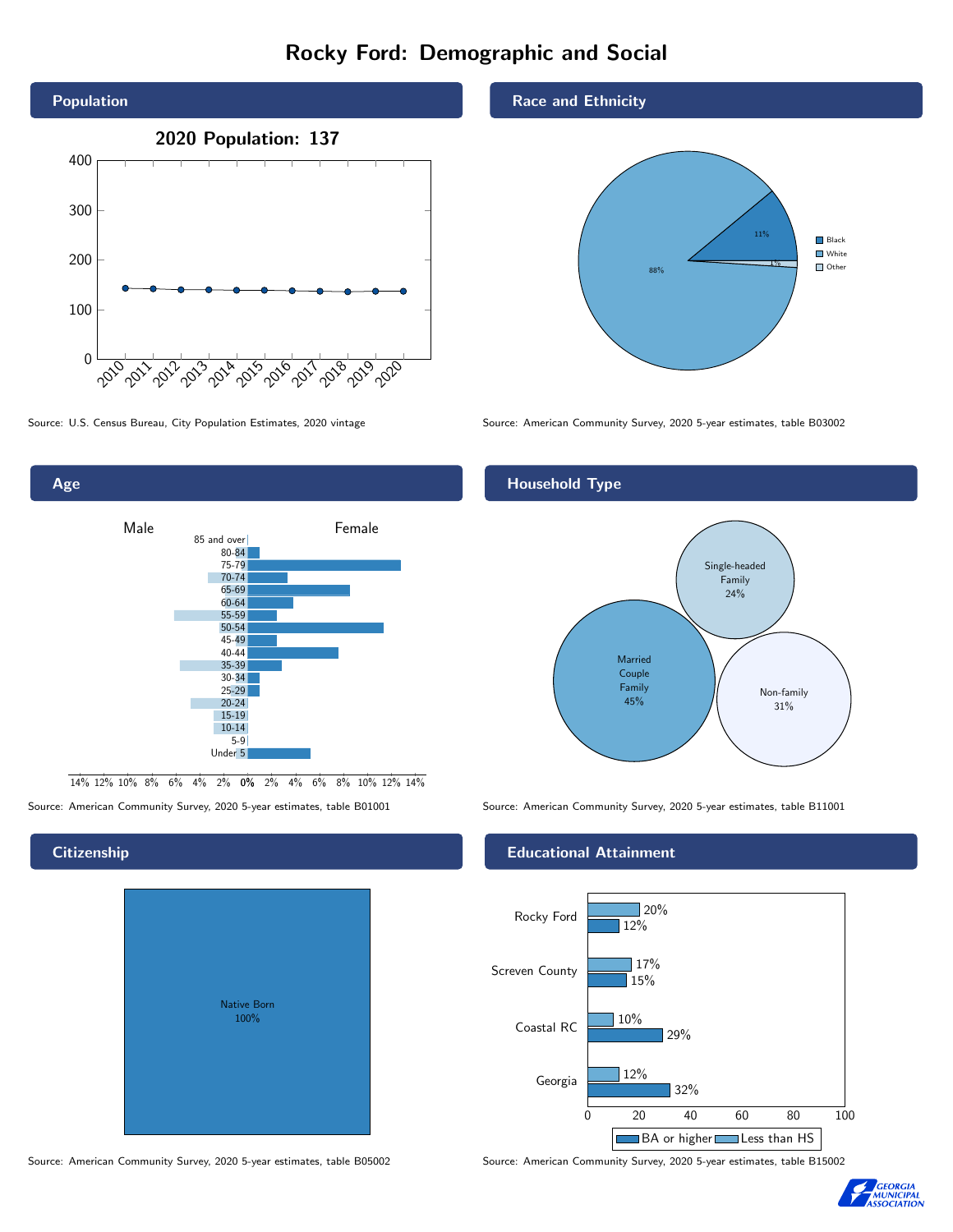# Rocky Ford: Economic



Source: American Community Survey, 2020 5-year estimates, table B23001 Note: Unemployment rate is based upon the civilian labor force.

#### Industry

| Agriculture, forestry, fishing and hunting, and mining      | $4\%$ |
|-------------------------------------------------------------|-------|
| Construction                                                | 3%    |
| Manufacturing                                               | 9%    |
| <b>Wholesale Trade</b>                                      | $0\%$ |
| Retail Trade                                                | 24%   |
| Transportation and warehousing, and utilities               | 26%   |
| Information                                                 | $0\%$ |
| Finance and insurance, real estate, rental, leasing         | $0\%$ |
| Professional, scientific, mgt, administrative, waste mgt    | $0\%$ |
| Educational services, and health care and social assistance | 19%   |
| Arts, entertainment, recreation, accommodation, food        | $0\%$ |
| service                                                     |       |
| Other services, except public administration                | $1\%$ |
| Public administration                                       | 15%   |

Source: American Community Survey, 2020 5-year estimates, table C24030



Source: American Community Survey, 2020 5-year estimates, tables B19013 and B19025 Source: American Community Survey, 2020 5-year estimates, table B17010



#### Health Insurance





#### Poverty